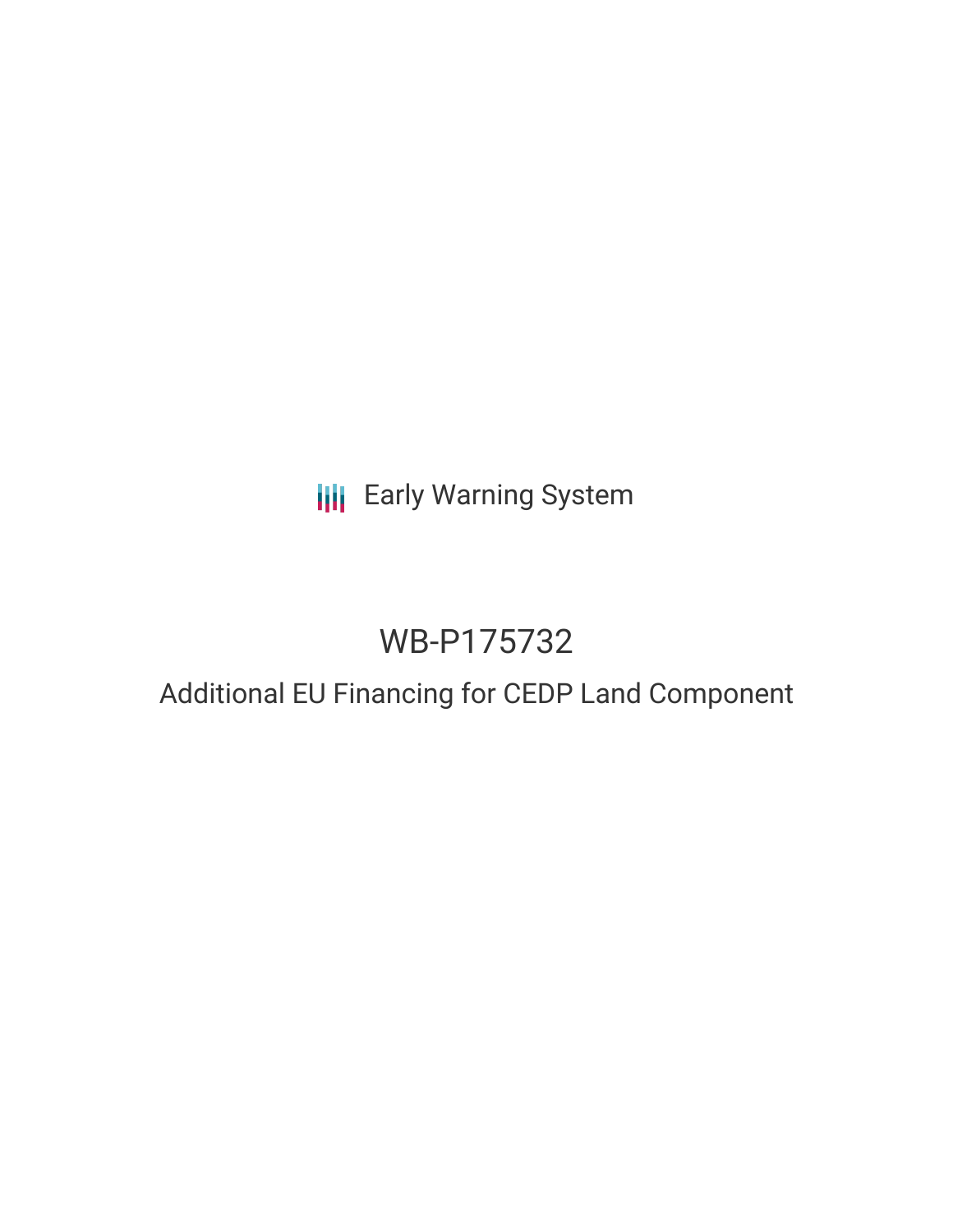

#### **Quick Facts**

| <b>Countries</b>               | Uganda                   |
|--------------------------------|--------------------------|
| <b>Financial Institutions</b>  | World Bank (WB)          |
| <b>Status</b>                  | Proposed                 |
| <b>Bank Risk Rating</b>        | U                        |
| <b>Borrower</b>                | Government of Uganda     |
| <b>Sectors</b>                 | Agriculture and Forestry |
| <b>Investment Type(s)</b>      | Grant                    |
| <b>Investment Amount (USD)</b> | $$9.40$ million          |
| <b>Project Cost (USD)</b>      | \$9.40 million           |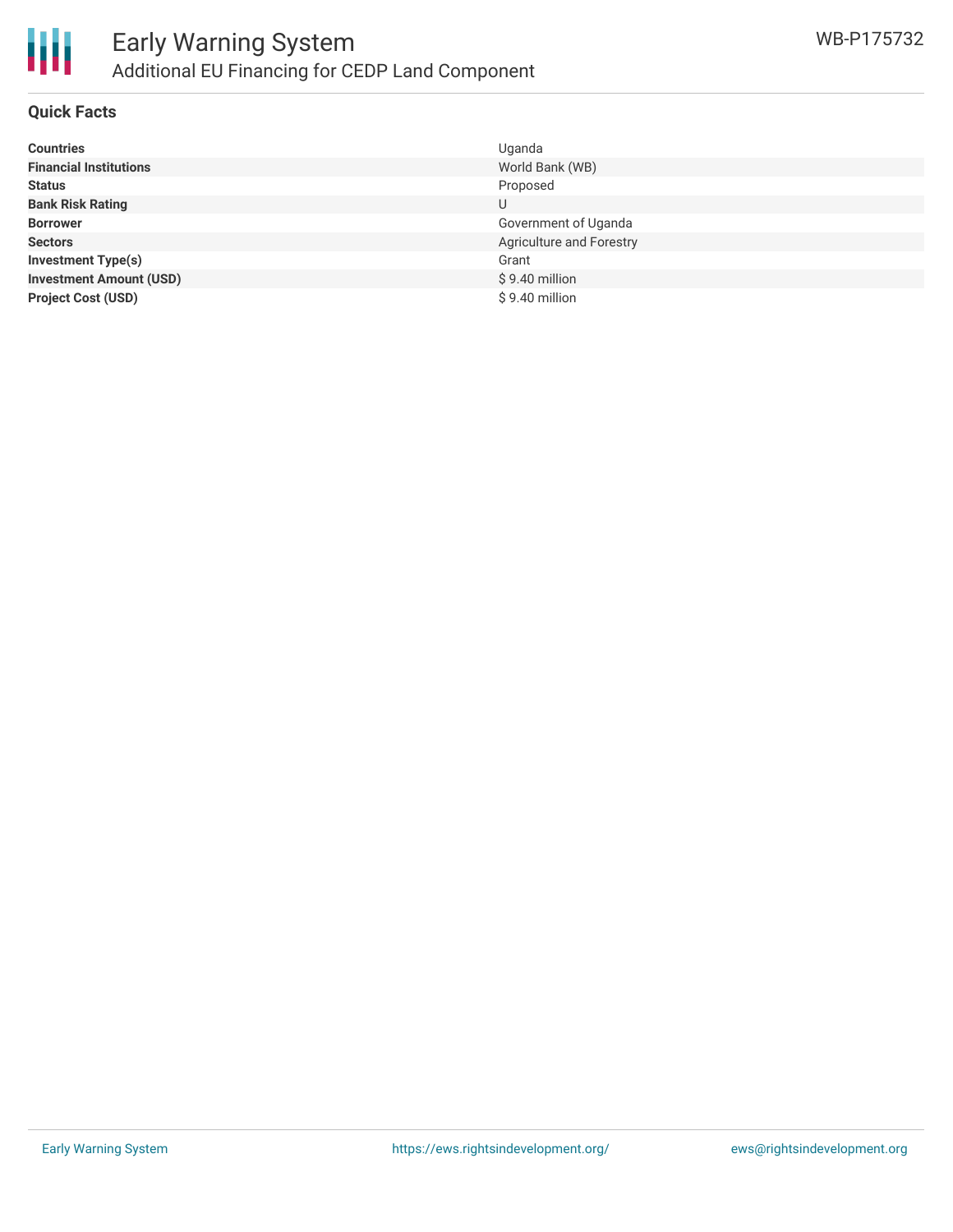



### **Project Description**

The overall project is to increase security of land rights and strengthen local land administration and management.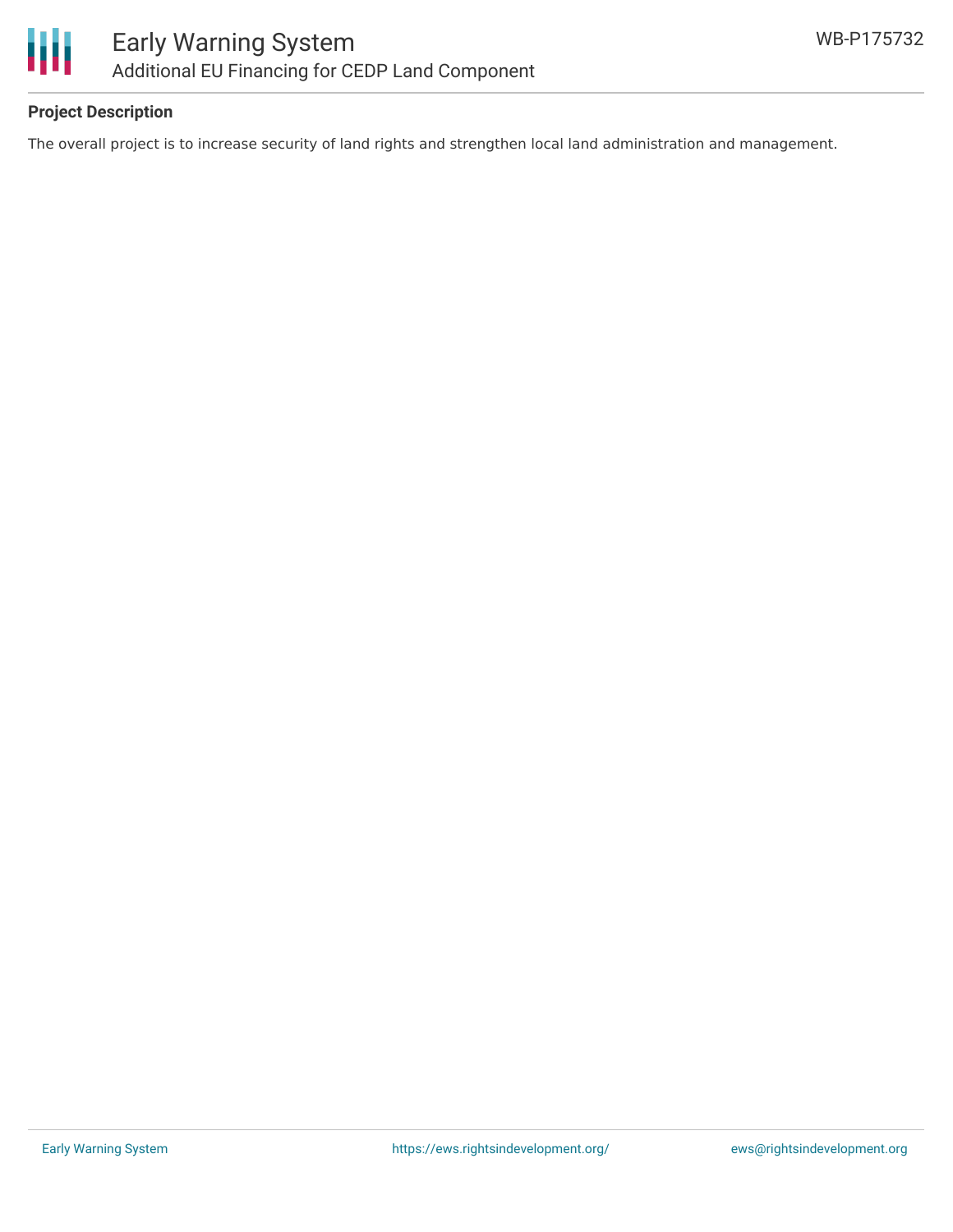

## **Investment Description**

World Bank (WB)